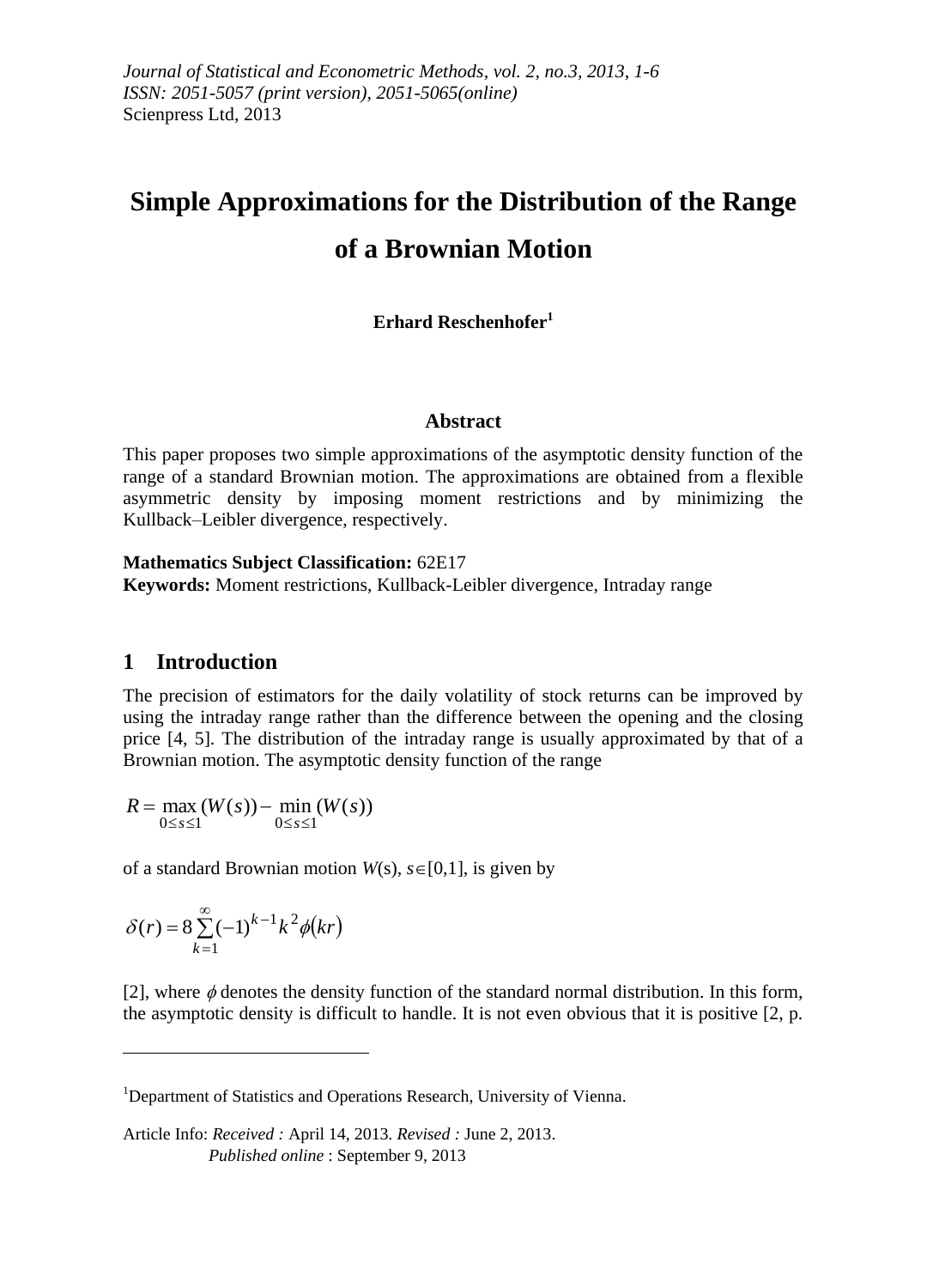430]. Moreover, its numerical instability for small values of *r* is also a serious issue. Thus, only simple measures such as  $E(R^2)$  are used in quantitative finance. To enable more complex applications, the next section proposes two approximations of  $\delta(r)$  which are both easier to handle and numerically stable. Section 3 concludes.

# **2 Approximations**

The density  $\delta$  is approximated by densities of the form

$$
h(x) = I_{(-\infty,\mu]}(x) \frac{\lambda p}{\Gamma(\frac{1}{p})\sigma} e^{-\left(\frac{\mu-x}{\sigma}\right)^p} + I_{(\mu,\infty)}(x) \frac{(1-\lambda)q}{\Gamma(\frac{1}{q})\tau} e^{-\left(\frac{x-\mu}{\tau}\right)^q},
$$

where  $\mu \approx 1.34577$  is the mode of  $\delta$  and  $p,q,\sigma,\infty$ , 0< $\lambda$ <1 are unknown parameters. Using for *m*>0

$$
\int_{0}^{\infty} x^{m} e^{-x^{p}} dx = \frac{\Gamma(\frac{m+1}{p})}{p}
$$
\n[3, p. 337], we obtain\n
$$
E(X) = \frac{\lambda p}{\Gamma(\frac{1}{p})\sigma} \int_{-\infty}^{\mu} x e^{-(\frac{\mu-x}{\sigma})^{p}} dx + \frac{(1-\lambda)q}{\Gamma(\frac{1}{q})\tau} \int_{\mu}^{\infty} x e^{-(\frac{x-\mu}{\tau})^{q}} dx
$$
\n
$$
= \frac{\lambda p}{\Gamma(\frac{1}{p})\sigma} \int_{-\infty}^{0} (\mu - \sigma z) e^{-z^{p}} (-\sigma) dz + \frac{(1-\lambda)q}{\Gamma(\frac{1}{q})\tau} \int_{0}^{\infty} (\mu + \tau z) e^{-z^{q}} \tau dz
$$
\n
$$
= \mu - \lambda \frac{\sigma \Gamma(\frac{2}{p})}{\Gamma(\frac{1}{p})} + (1-\lambda) \frac{\tau \Gamma(\frac{2}{q})}{\Gamma(\frac{1}{q})}
$$
\n
$$
E|X - \mu|^{m} = \frac{\lambda p}{\Gamma(\frac{1}{p})\sigma} \int_{-\infty}^{\mu} (\mu - x)^{m} e^{-(\frac{\mu - x}{\sigma})^{p}} dx + \frac{(1-\lambda)q}{\Gamma(\frac{1}{q})\tau} \int_{\mu}^{\infty} (\mu - \mu)^{m} e^{-(\frac{x-\mu}{\tau})^{q}} dx
$$
\n
$$
= \frac{\lambda p}{\Gamma(\frac{1}{p})\sigma} \int_{-\infty}^{0} (z\sigma)^{m} e^{-z^{p}} (-\sigma) dz + \frac{(1-\lambda)q}{\Gamma(\frac{1}{q})\tau} \int_{0}^{\infty} (z\tau)^{m} e^{-z^{q}} \tau dz
$$
\n
$$
= \frac{\lambda \Gamma(\frac{m+1}{p})\sigma^{m}}{\Gamma(\frac{1}{p})} + \frac{(1-\lambda) \Gamma(\frac{m+1}{q})\tau^{m}}{\Gamma(\frac{1}{q})} ,
$$

and

$$
Var(X) = E(X - \mu)^2 - (E(X) - \mu)^2
$$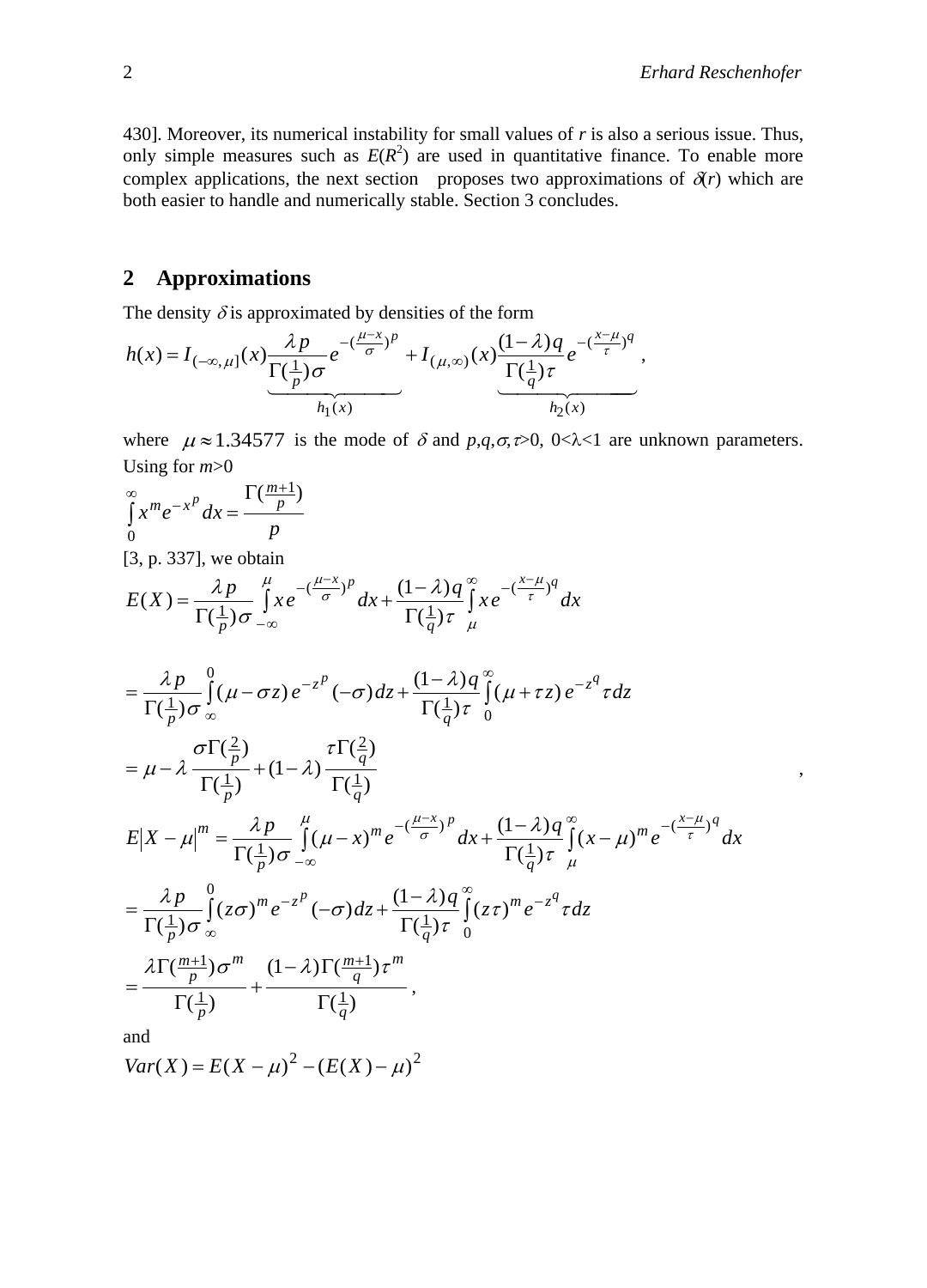$$
= \frac{\lambda \Gamma(\frac{3}{p})\sigma^2}{\Gamma(\frac{1}{p})} + \frac{(1-\lambda)\Gamma(\frac{3}{q})\tau^2}{\Gamma(\frac{1}{q})} - \left(-\lambda \frac{\sigma \Gamma(\frac{2}{p})}{\Gamma(\frac{1}{p})} + (1-\lambda) \frac{\tau \Gamma(\frac{2}{q})}{\Gamma(\frac{1}{q})}\right)^2.
$$

The continuity restriction

$$
h_1(\mu) = \frac{\lambda p}{\Gamma(\frac{1}{p})\sigma} = \frac{(1-\lambda)q}{\Gamma(\frac{1}{q})\tau} = h_2(\mu)
$$

implies that

$$
\tau = \frac{(1-\lambda)q\Gamma(\frac{1}{p})}{\lambda p\Gamma(\frac{1}{q})}\sigma
$$

and the unbiasedness restriction

$$
E(X) = \mu - \lambda \frac{\sigma \Gamma(\frac{2}{p})}{\Gamma(\frac{1}{p})} + (1 - \lambda) \frac{\tau \Gamma(\frac{2}{q})}{\Gamma(\frac{1}{q})} = 2\sqrt{\frac{2}{\pi}} = E(R)
$$

that

$$
\tau = \left(2\sqrt{\frac{2}{\pi}} - \mu + \lambda \frac{\sigma \Gamma(\frac{2}{p})}{\Gamma(\frac{1}{p})}\right) \frac{\Gamma(\frac{1}{q})}{(1-\lambda)\Gamma(\frac{2}{q})}.
$$

Thus,

$$
\sigma = \frac{\Gamma(\frac{1}{q})(2\sqrt{\frac{2}{\pi}}-\mu)\left((1-\lambda)q\Gamma(\frac{1}{p})}{(1-\lambda)\Gamma(\frac{2}{q})}\right)^{-1}}{(\lambda p\Gamma(\frac{1}{q})}-\frac{\lambda\Gamma(\frac{1}{q})\Gamma(\frac{2}{p})}{(1-\lambda)\Gamma(\frac{1}{p})\Gamma(\frac{2}{q})}\right)^{-1}} = \frac{\lambda p \Gamma(\frac{1}{p}) \Gamma^2(\frac{1}{q})(2\sqrt{\frac{2}{\pi}}-\mu)}{(1-\lambda)^2 q \Gamma^2(\frac{1}{p}) \Gamma(\frac{2}{q})-\lambda^2 p \Gamma^2(\frac{1}{q}) \Gamma(\frac{2}{p})}.
$$

Noting that

$$
E(R) = 2\sqrt{\frac{2}{\pi}}
$$
,  $E(R^2) = 4\log(2)$ ,  $E(R^3) = \frac{2}{3}\sqrt{2\pi^3}$ ,  $E(R^4) = 9\zeta(3)$   
[5], where

$$
\zeta(3) = \sum_{j=1}^{\infty} j^{-3} \approx 1.2020569
$$

(for tables of values of the Riemann zeta function  $\zeta$  see [1]), and imposing in addition the higher order restrictions

$$
E(X - \mu)^2 = \frac{\lambda \Gamma(\frac{3}{p})\sigma^2}{\Gamma(\frac{1}{p})} + \frac{(1 - \lambda)\Gamma(\frac{3}{q})\tau^2}{\Gamma(\frac{1}{q})} = 4\log(2) - 4\mu\sqrt{\frac{2}{\pi}} + \mu^2 = E(R - \mu)^2,
$$
  

$$
E(X^3) = \frac{\lambda p}{\Gamma(\frac{1}{p})}\int_0^\infty (\mu - \sigma z)^3 e^{-z^p} dz + \frac{(1 - \lambda)q}{\Gamma(\frac{1}{q})}\int_0^\infty (\mu + \tau z)^3 e^{-z^q} dz
$$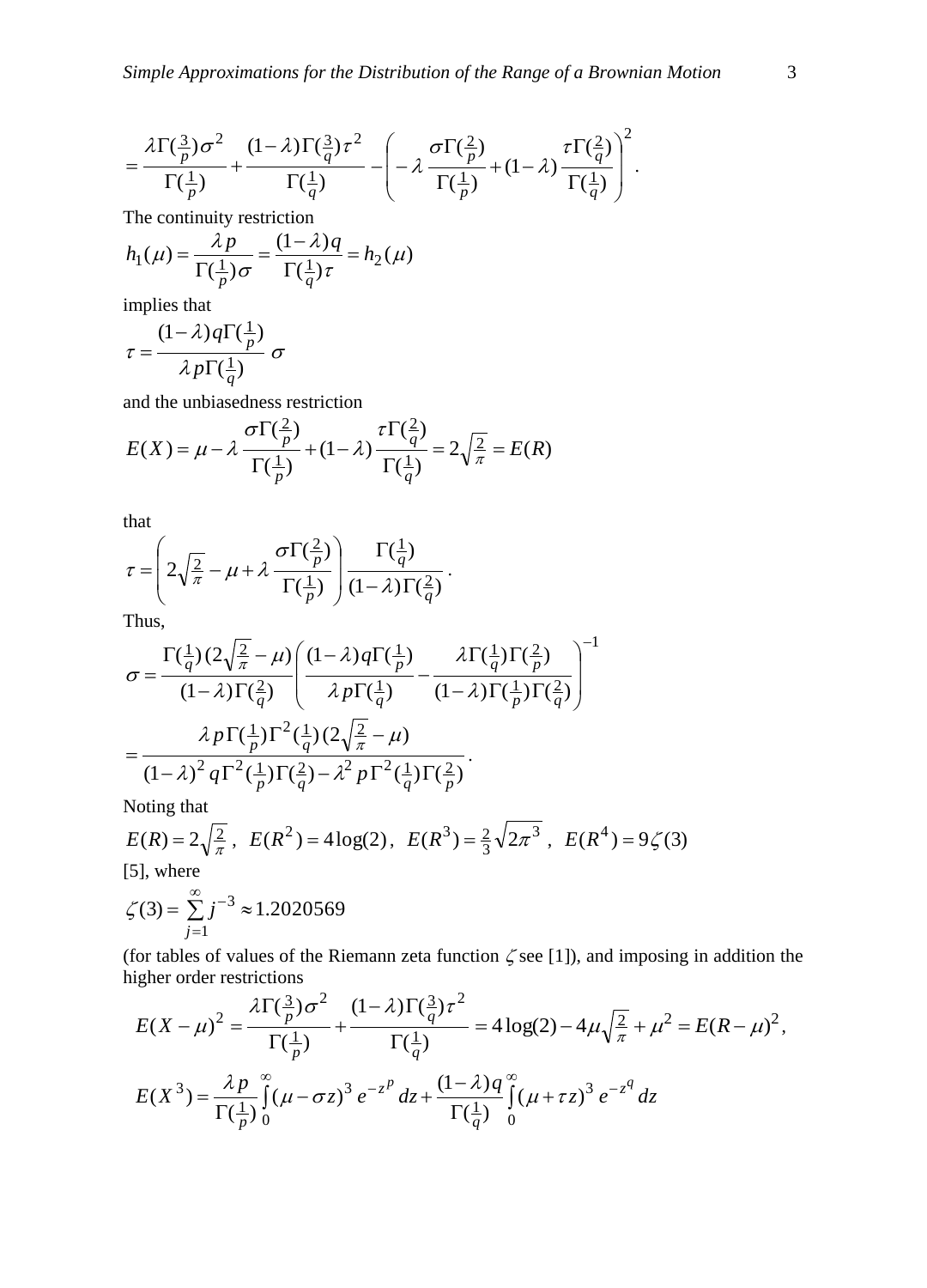$$
= \mu^3 + \frac{\lambda}{\Gamma(\frac{1}{p})} \left( -3\mu^2 \sigma \Gamma(\frac{2}{p}) + 3\mu \sigma^2 \Gamma(\frac{3}{p}) - \sigma^3 \Gamma(\frac{4}{p}) \right)
$$
  
+ 
$$
\frac{(1 - \lambda)}{\Gamma(\frac{1}{q})} \left( 3\mu^2 \tau \Gamma(\frac{2}{q}) + 3\mu \tau^2 \Gamma(\frac{3}{q}) + \tau^3 \Gamma(\frac{4}{q}) \right)
$$
  
= 
$$
\frac{2}{3} \sqrt{2\pi^3} = E(R^3),
$$
  
and

$$
E(X - \mu)^4 = \frac{\lambda \Gamma(\frac{5}{p}) \sigma^4}{\Gamma(\frac{1}{p})} + \frac{(1 - \lambda)\Gamma(\frac{5}{q}) \tau^4}{\Gamma(\frac{1}{q})}
$$
  
= 9\zeta(3) - \frac{8}{3}\sqrt{2\pi^3} \mu + 24\log(2) \mu^2 - 8\sqrt{\frac{2}{\pi}} \mu^3 + \mu^4  
= E(R - \mu)^4

yields:

 $\sigma$ =0.4045,  $\tau$ =0.7544,  $\lambda$ =0.3466,  $p$ =2.879,  $q$ =1.525. (1) Alternatively, all unknown parameters (except  $\tau$  which is determined by the continuity restriction) can be selected by minimizing the Kullback-Leibler divergence

$$
D_{KL}(\delta||h) = \int \delta(x) \frac{\delta(x)}{h(x)} dx
$$

of h from  $\delta$ . Using [0.385,7] as the interval of integration, we obtain

$$
\sigma=0.4090, \tau=0.7600, \lambda=0.3478, p=2.920, q=1.539.
$$
 (2)

Figure 1 shows that both (1) and (2) approximate  $\delta$  very well. Minor discrepancies occur only when  $\delta$  is practically zero.

#### **3 Conclusion**

The approximations of the asymptotic distribution of the range of a standard Brownian motion  $W(s)$ ,  $s\in[0,1]$ , which have been obtained in the previous section, are probably good enough for all practical purposes. However, whether they are also simple enough must be determined in each individual case. A major challenge for future research is to find an application where only the approximations allow the derivation of an analytic, closed-form solution of a relevant problem.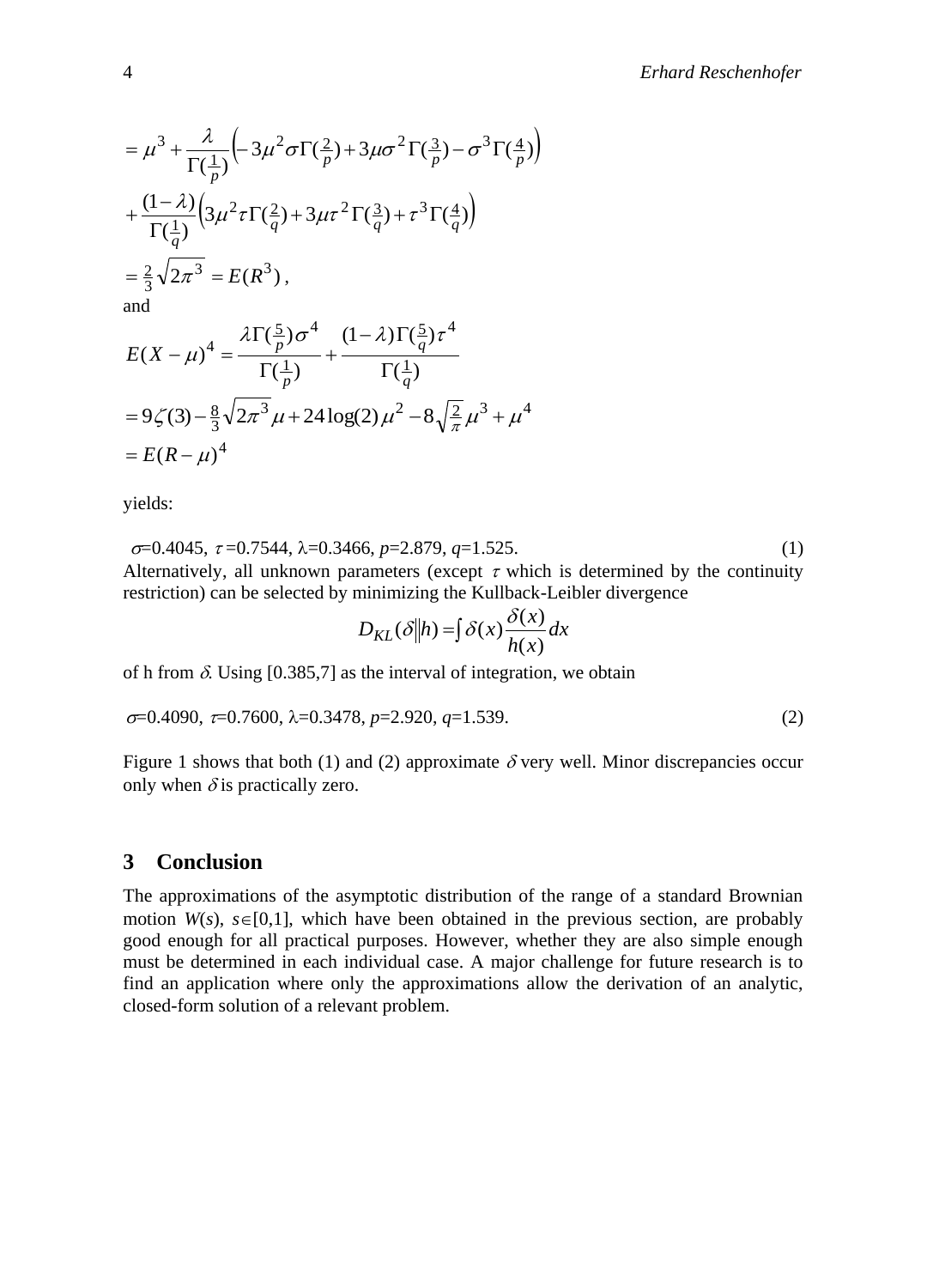

Figure 1: Normal approximation (blue) and new approximations (1: yellow, 2: green) of the asymptotic density function (red) of the range of a standard Brownian motion on [0,1]. (a): Linear scale, (b): Log scale